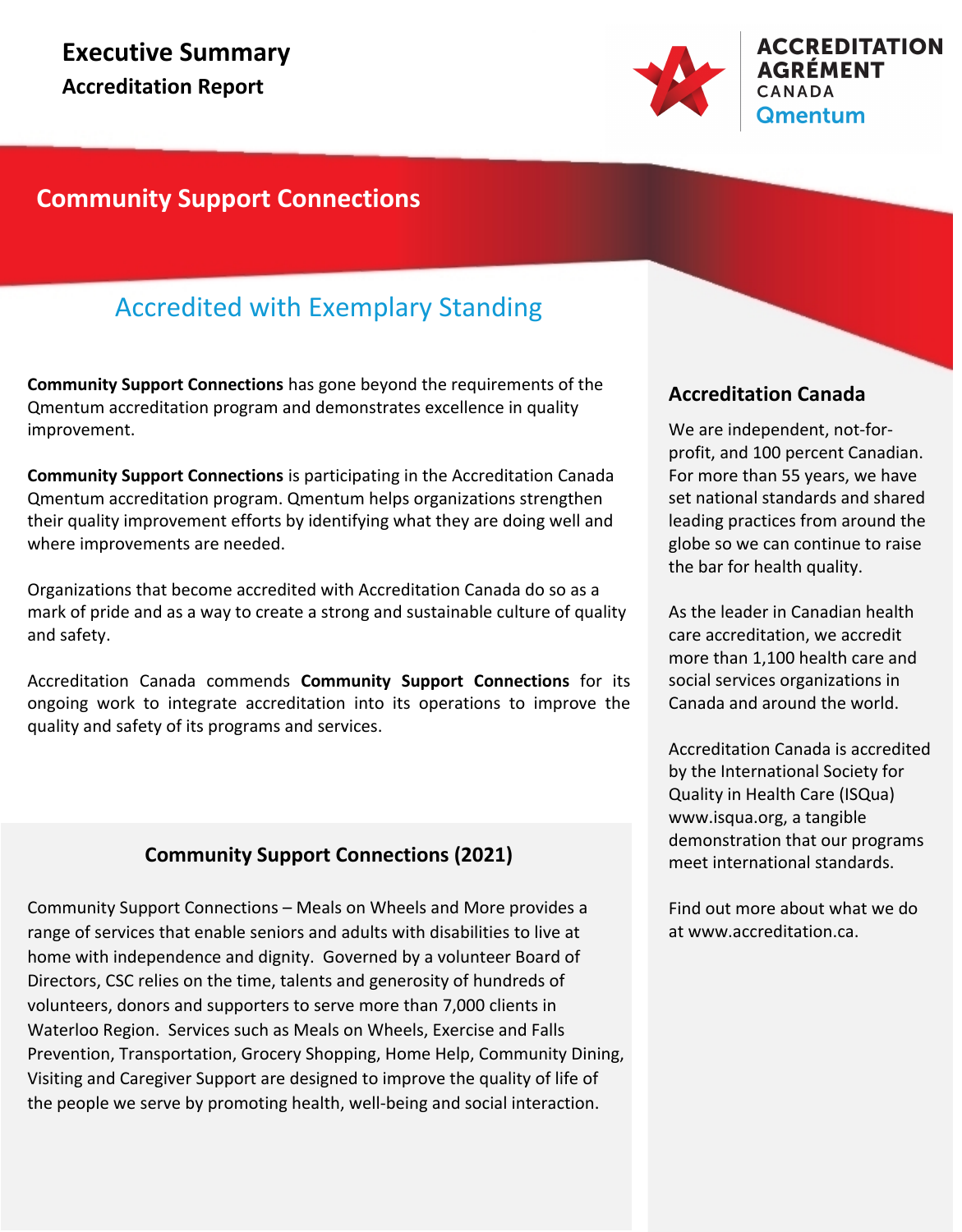## **Demonstrating a commitment to quality and safety**

Accreditation is an ongoing process of evaluating and recognizing a program or service as meeting established standards. It is a powerful tool for quality improvement. As a roadmap to quality, Accreditation Canada's Qmentum accreditation program provides evidence-informed standards, tools, resources, and guidance to health care and social services organizations on their journey to excellence.

As part of the program, most organizations conduct an extensive self-assessment to determine the extent to which they are meeting the Accreditation Canada standards and make changes to areas that need improvement. Every four years, Accreditation Canada surveyors, who are health care professionals from accredited organizations, visit the organization and conduct an on-site survey. After the survey, an accreditation decision is issued and the ongoing cycle of assessment and improvement continues.

This Executive Summary highlights some of the key achievements, strengths, and opportunities for improvement that were identified during the on-site survey at the organization. Detailed results are found in the organization's Accreditation Report.

### **On-site survey dates**

May 30, 2021 to June 2, 2021

#### **Locations surveyed**

- · **1 location** was assessed by the surveyor team during the on-site survey. Locations and sites visited were identified by considering risk factors such as the complexity of the organization, the scope of services at various sites, high or low volume sites, patient flow, geographical location, issues or concerns that may have arisen during the accreditation cycle, and results from previous on-site surveys. As a rule, sites that were not surveyed during one accreditation cycle become priorities for survey in the next.
- · All sites and services are deemed **Accredited with Exemplary Standing** as of the date of this report.

See **Appendix A** for a list of the locations that were surveyed.

#### **Standards used in the assessment**

· **4 sets of standards** were used in the assessment.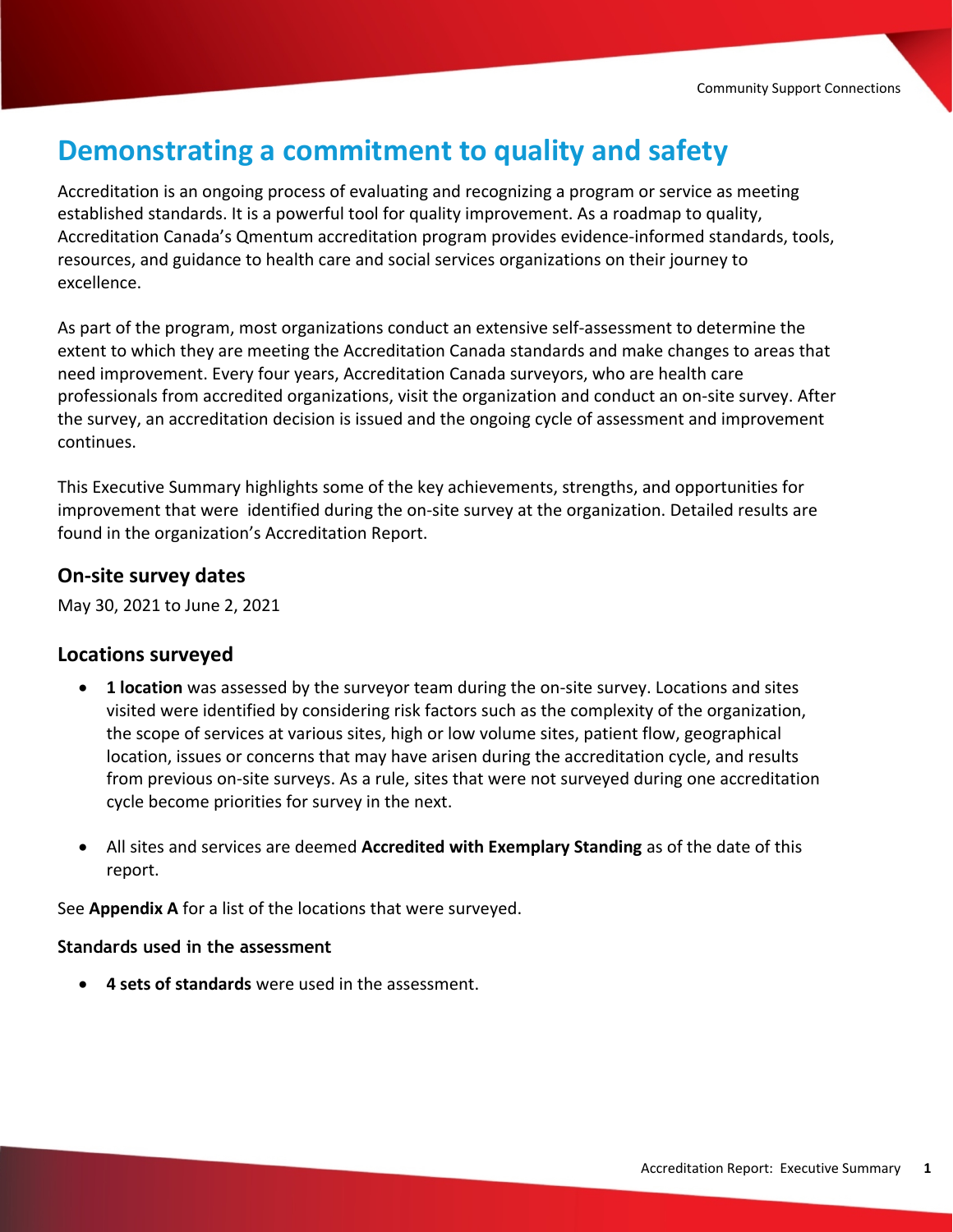### **Summary of surveyor team observations**

*These surveyor observations appear in both the Executive Summary and the Accreditation Report.*

During the on-site survey, the surveyor team undertook a number of activities to determine the extent to which the organization met the accreditation program requirements. They observed the care that was provided; talked to staff, clients, families and others; reviewed documents and files; and recorded the results.

This process, known as a tracer, helped the surveyors follow a client's path through the organization. It gives them a clear picture of how service is delivered at any given point in the process.

The following is a summary of the surveyor team's overall observations.

\*\*\*

There is strong commitment shown by the Board of directors to serve the community. Governing board's roles and responsibilities, bylaws and policies are evident. There is a succession planning process to ensure continuity of board of directors with 2 years for each term to a maximum of 4 terms (maximum 8 years). New directors are highly sought and interviewed based on skill matrix. Orientation is provided for new directors to ensure mission, vision, goals and objectives are understood.

The governing board has identified committees to oversee functions of finance and audit and quality. Strategic planning is conducted and inter-mingled with staff and volunteer representatives. Strategic plan is monitored by KPI's which are reported quarterly. Risk management includes incident reports and mitigation strategies to ensure client safety.

A high level of engagement with the community stakeholders is noteworthy. The organization has a creditable reputation in the community. Community partners have indicated that CSC is very responsive to concerns raised, caregiver support program is extremely valuable and volunteers are shiny stars. It is encouraged to develop more collaborative partnerships that can be featured for marketing and promotion. Rebranding, website and social media helps to attract more clients.

A leadership team that shows its strong commitment to support the community. The fact that the organization is engaged with the Ontario Health Team for future planning demonstrates the importance of its service delivery to the community. The addition of Quality Manager position has shown the organization's emphasis on quality and client safety. The value of people centred care has permeated throughout all levels of staff and volunteers, along with the establishment of the Client Family Advisory Council.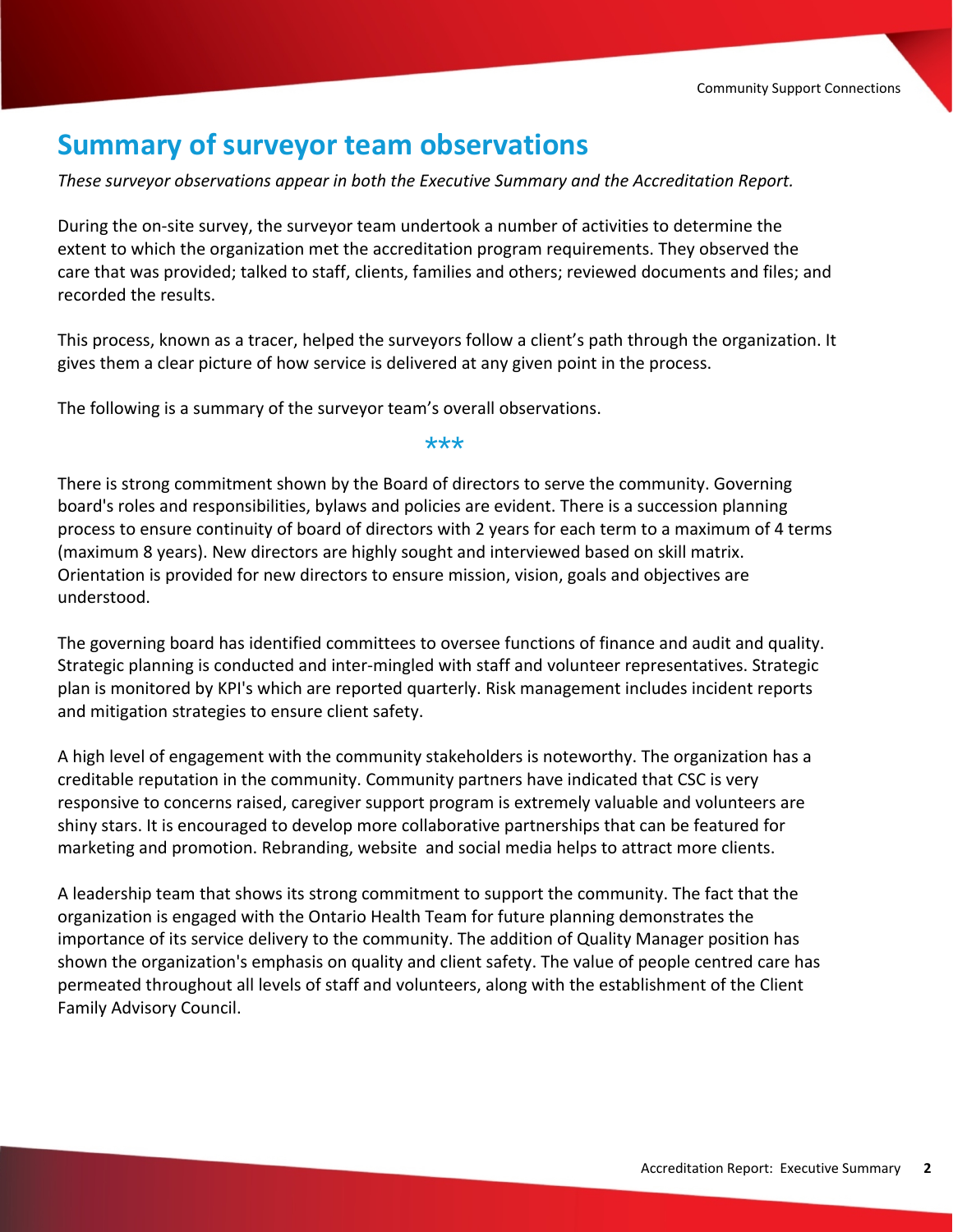Staff are well engaged through multiple ways - huddles, newsletters and Sharepoint, etc. Formalized framework for staff to recognize volunteers each month was initiated.? Virtual volunteer appreciation event in lieu of annual dinner with new awards based on service milestones was held. Workforce and budgets, flexible work and locations where possible, generous benefits package of benefit dayshealth and wellbeing - attaining joy in work – personal and professional development opportunities and budgets, flexible work and locations where possible, generous benefits package of benefit days for personal and family wellbeing, talent management planning, and Employee Assistance Program are offered.

Community Support Connections has displayed a high degree of excellence in home support services by constantly evaluated and improving its services. Efforts to remove barriers to access service or assist clients to access the most appropriate service aligns with CSC mission to support patients at home for as long as possible. CSC provides non-medical holistic supports to seniors and adults in their own homes in the strategic areas of Nutrition, Physical Health, Social Wellbeing, and Help at Home. There is an extensive inventory of comprehensive policies and procedure for staff training and to support safe and quality service.

A key component of CSC's service delivery is their reputation of compassionate, courteous, affordable service exemplifying their vision for the community where everyone feels valued, connected, and empowered at home. Clients refer to their support workers as extended family and expressed deep appreciation and gratitude for the many free and affordable sliding scale payment services they receive. Clients are especially grateful for the continuity of services during the pandemic and the special efforts made to transition to virtual programing where in-person was not an option. Both the Exercise and Friendly Connections (replaced the Community Dining) have been offered virtually during the pandemic. The team is commended for the successful transition to this virtual environment which has seen an increase in clientele accessing the programs beyond the original regional boundaries of the service.

Clients reported that the transportation service, meals on wheels, wellness call, exercise and friendly connection programs have all contributed to their mental and physical wellbeing and independence, allowing them to age in place (home). 100 percent of the clients surveyed would recommend CSC service to friends and families. They appreciated relieving the "burden" and "inconvenience" on family members who would have had to support them with the services currently provided by CSC. The Infection Prevention and Control polices, and procedures and the comprehensive COVID-19 Pandemic Plan document were and continue to be instrumental in guiding staff, volunteers and clients on how to keep safe and decrease the spread of the virus. Staff and volunteers are encouraged to be vaccinated for covid-19 and the influenza viruses as an additional protection to keep themselves and their clients safe and stop the spread.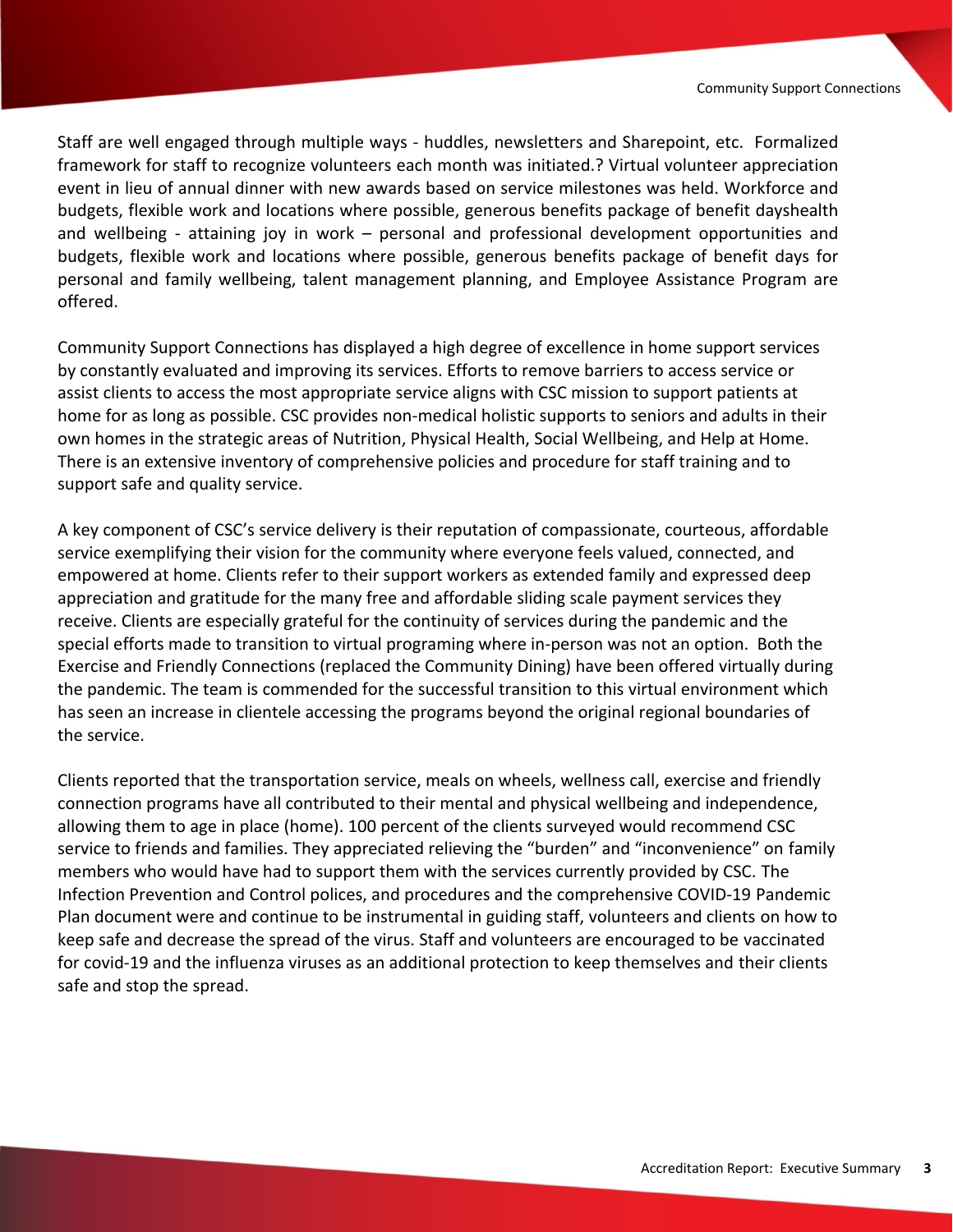## **Overview: Quality dimensions results**

Accreditation Canada uses eight dimensions that all play a part in providing safe, high quality health care.

These dimensions are the basis for the standards, and each criteria in the standards is tied to one of the quality dimensions.

The quality dimensions are:

|             | <b>Accessibility:</b>           | Give me timely and equitable services                   |
|-------------|---------------------------------|---------------------------------------------------------|
|             | Appropriateness:                | Do the right thing to achieve the best results          |
|             | <b>Client-centred Services:</b> | Partner with me and my family in our care               |
|             | Continuity:                     | Coordinate my care across the continuum                 |
|             | <b>Efficiency:</b>              | Make the best use of resources                          |
| <b>(MM)</b> | <b>Population Focus:</b>        | Work with my community to anticipate and meet our needs |
| G)          | Safety:                         | Keep me safe                                            |
| Gül         | <b>Worklife:</b>                | Take care of those who take care of me                  |

Taken together, the dimensions create a picture of what a high quality health care program or service "looks like." It is easy to access, focused on the client or patient, safe, efficient, effective, coordinated, reflective of community needs, and supportive of wellness and worklife balance.

This chart shows the percentage of criteria that the organization met for each quality dimension.



### **Quality Dimensions: Percentage of criteria met**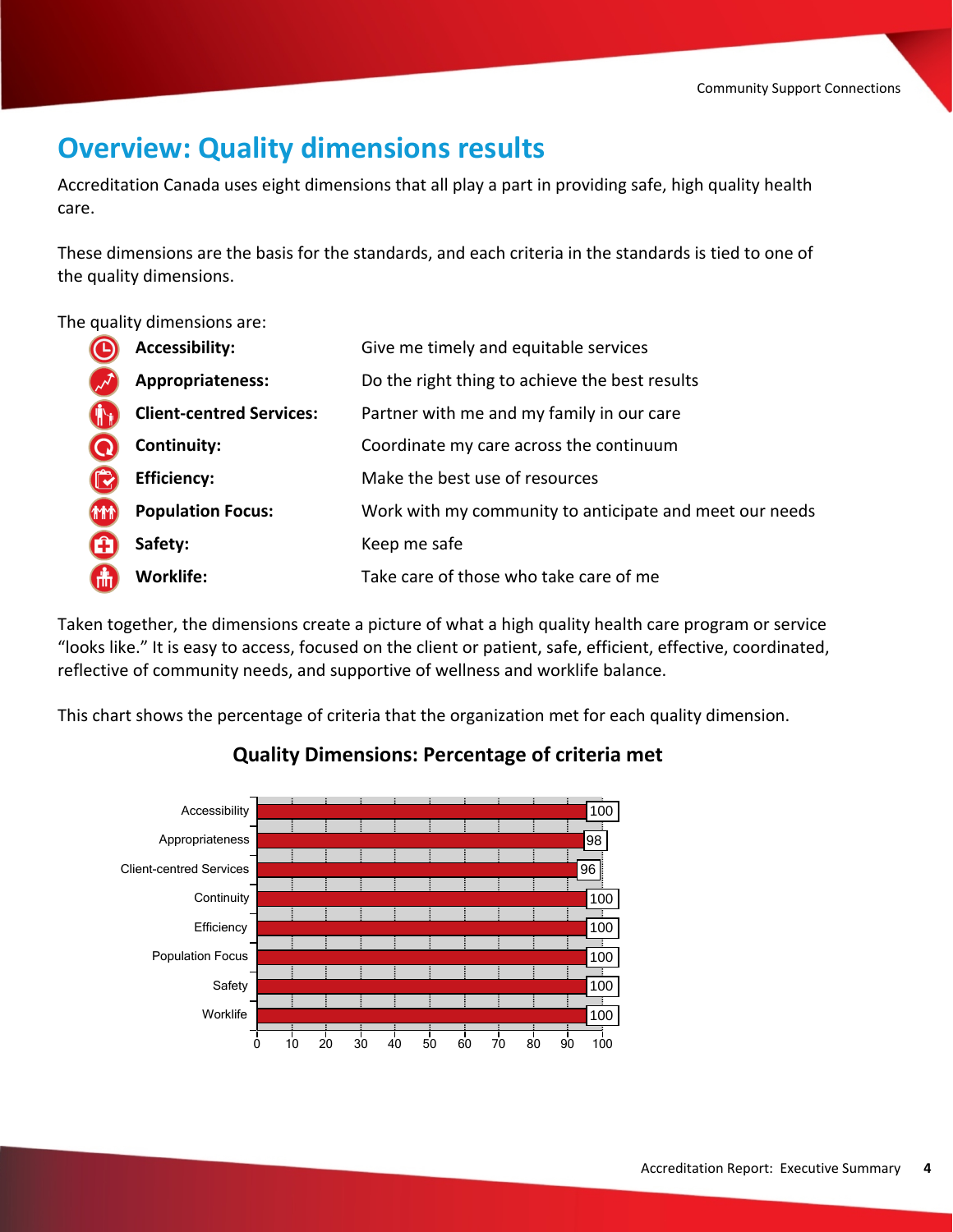## **Overview: Standards results**

All of the standards make a difference to health care quality and safety. A set of standards includes criteria and guidelines that show what is necessary to provide high quality care and service.

Some criteria—specifically those related to safety, ethics, risk management, or quality improvement are considered high priority and carry more weight in determining the accreditation decision.

This chart shows the percentage of high priority criteria and the percentage of all criteria that the organization met in each set of standards.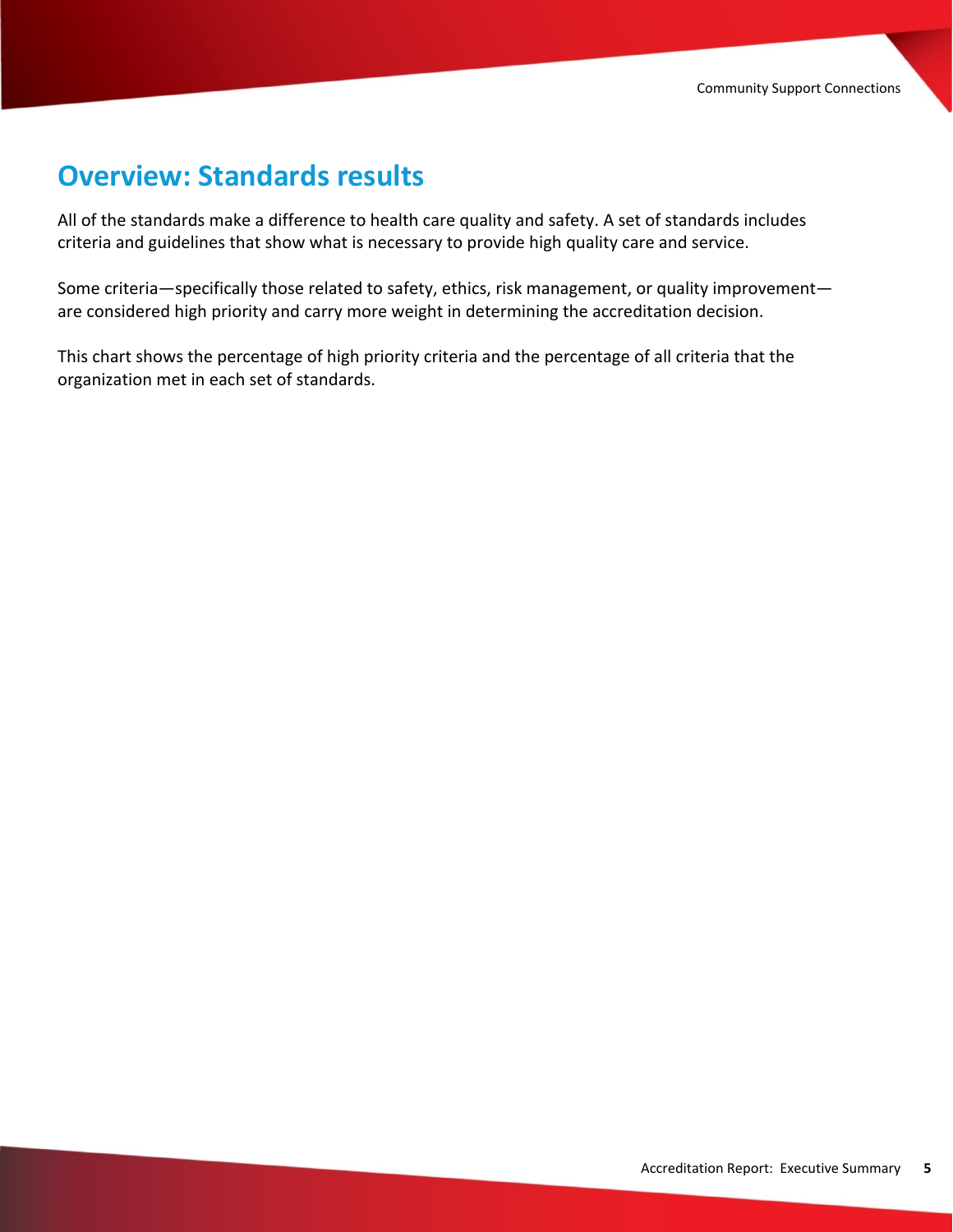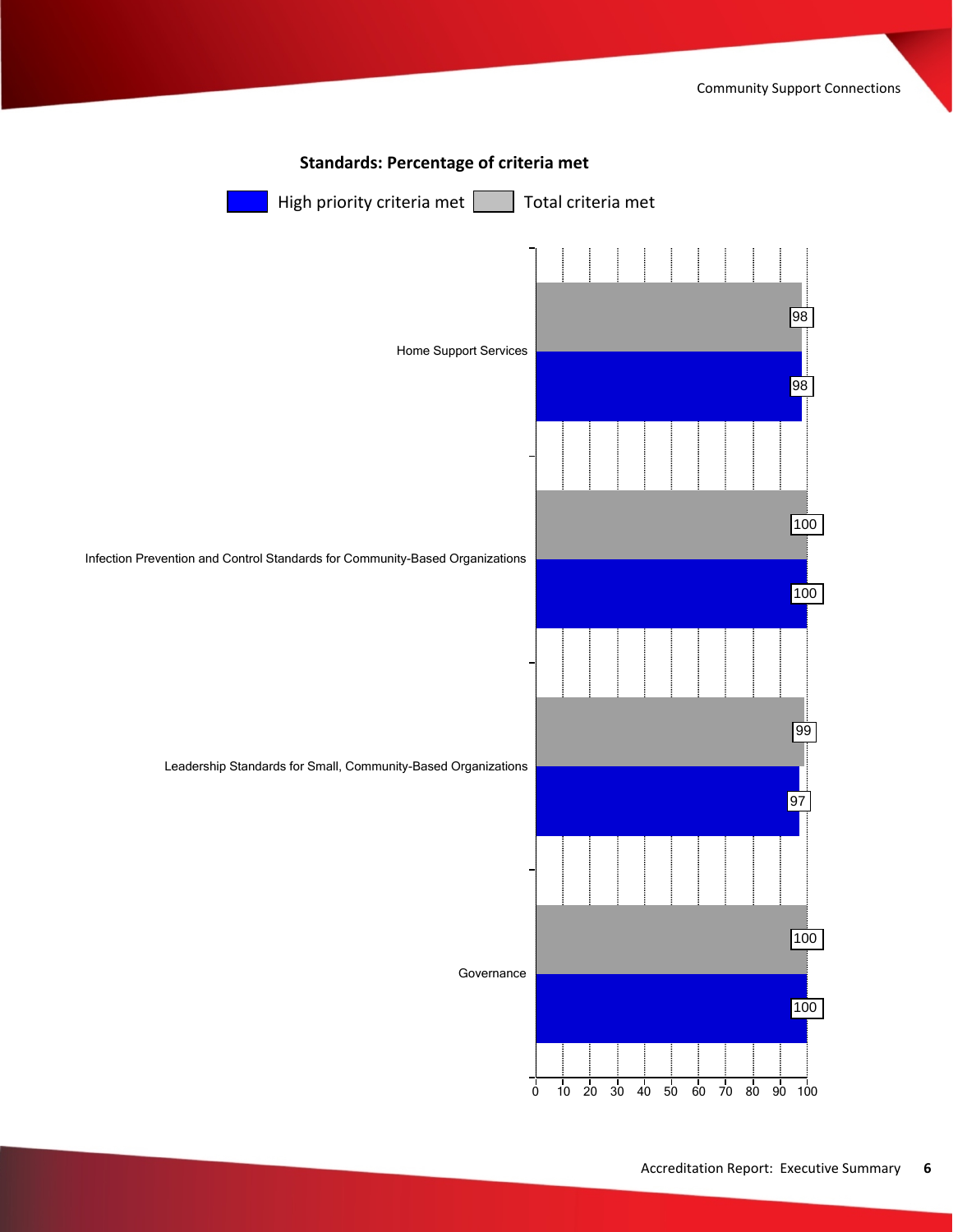## **Overview: Required Organizational Practices results**

Accreditation Canada defines a Required Organizational Practice (ROP) as an essential practice that must be in place for client safety and to minimize risk. ROPs are part of the standards. Each one has detailed tests for compliance that the organization must meet if it is to meet the ROP.

ROPs are always high priority and it is difficult to achieve accreditation without meeting most of the applicable ROPs. To highlight the importance of the ROPs and their role in promoting quality and safety, Accreditation Canada produces the Canadian Health Accreditation Report each year. It analyzes how select ROPs are being met across the country.

ROPS are categorized into six safety areas, each with its own goal:

See **Appendix B** for a list of the ROPs in each goal area.

- · **Safety culture**: Create a culture of safety within the organization
- · **Communication**: Improve the effectiveness and coordination of communication among care and service providers and with the recipients of care and service across the continuum
- · **Medication use**: Ensure the safe use of high-risk medications
- · **Worklife/workforce**: Create a worklife and physical environment that supports the safe delivery of care and service
- · **Infection control**: Reduce the risk of health care-associated infections and their impact across the continuum of care/service
- · **Risk assessment**: Identify safety risks inherent in the client population

Risk Assessment Infection Control Worklife/Workforce Communication Safety Culture 0 10 20 30 40 50 60 70 80 90 100 100 100 100 100 100

#### **ROP Goal Areas: Percentage of tests for compliance met**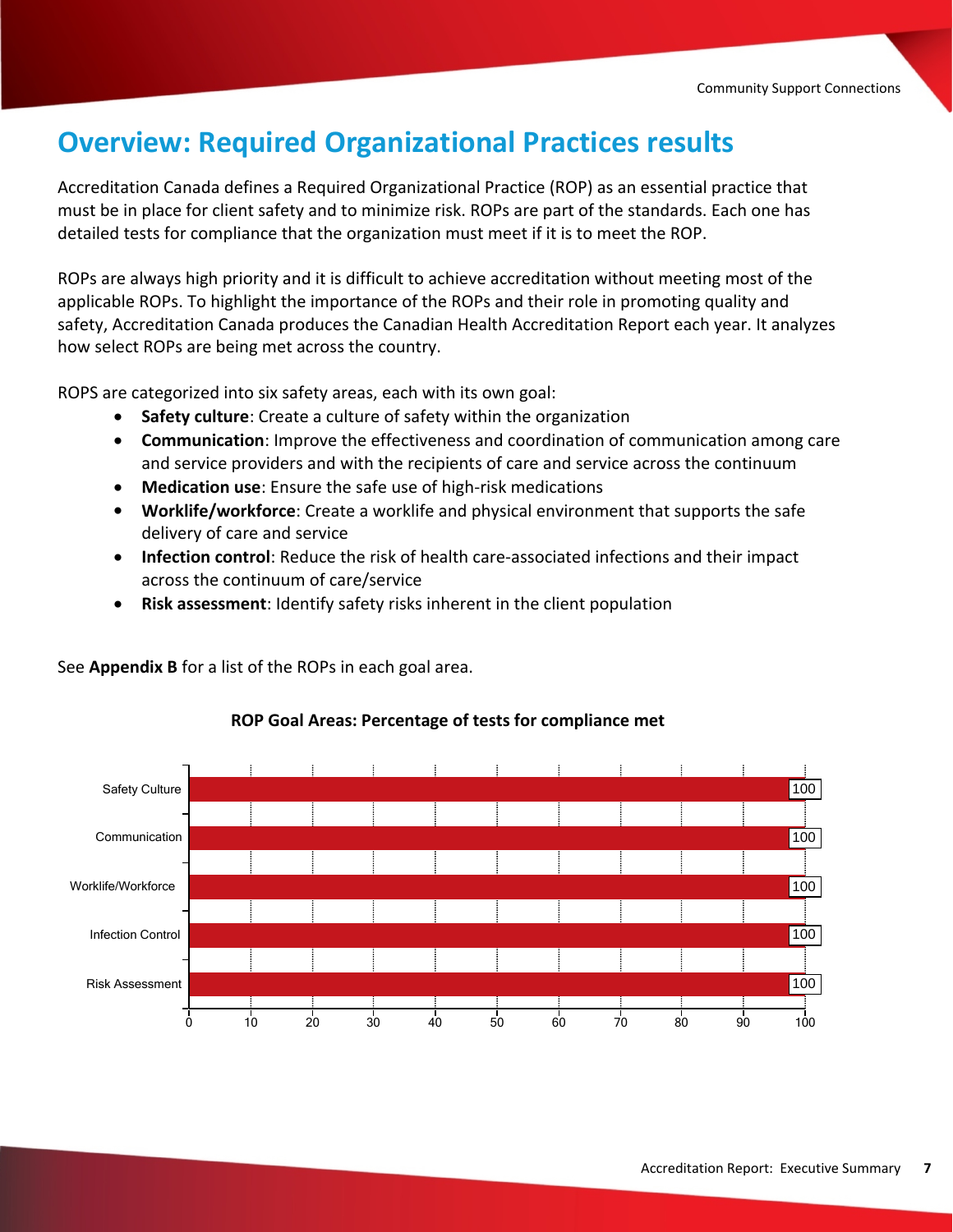## **The quality improvement journey**

The Qmentum accreditation program is a four-year cycle of assessment and improvement, where organizations work to meet the standards and raise the quality of their services. Qmentum helps them assess all aspects of their operations, from board and leadership, to care and services, to infrastructure.

The program identifies and rewards quality and innovation. The time and resources an organization invests in accreditation pay off in terms of better care, safer clients, and stronger teamwork. Accreditation also helps organizations be more efficient and gives them structured methods to report on their activities and what they are doing to improve quality.

In the end, all Canadians benefit from safer and higher quality health services as a result of the commitment that so many organizations across the country have made to the accreditation process.



#### **Qmentum: A four-year cycle of quality improvement**

As **Community Support Connections** continues its quality improvement journey, it will conduct an indepth review of the accreditation results and findings. Then a new cycle of improvement will begin as it incorporates any outstanding issues into its overall quality improvement plan, further strengthening its efforts to build a robust and widespread culture of quality and safety within its walls.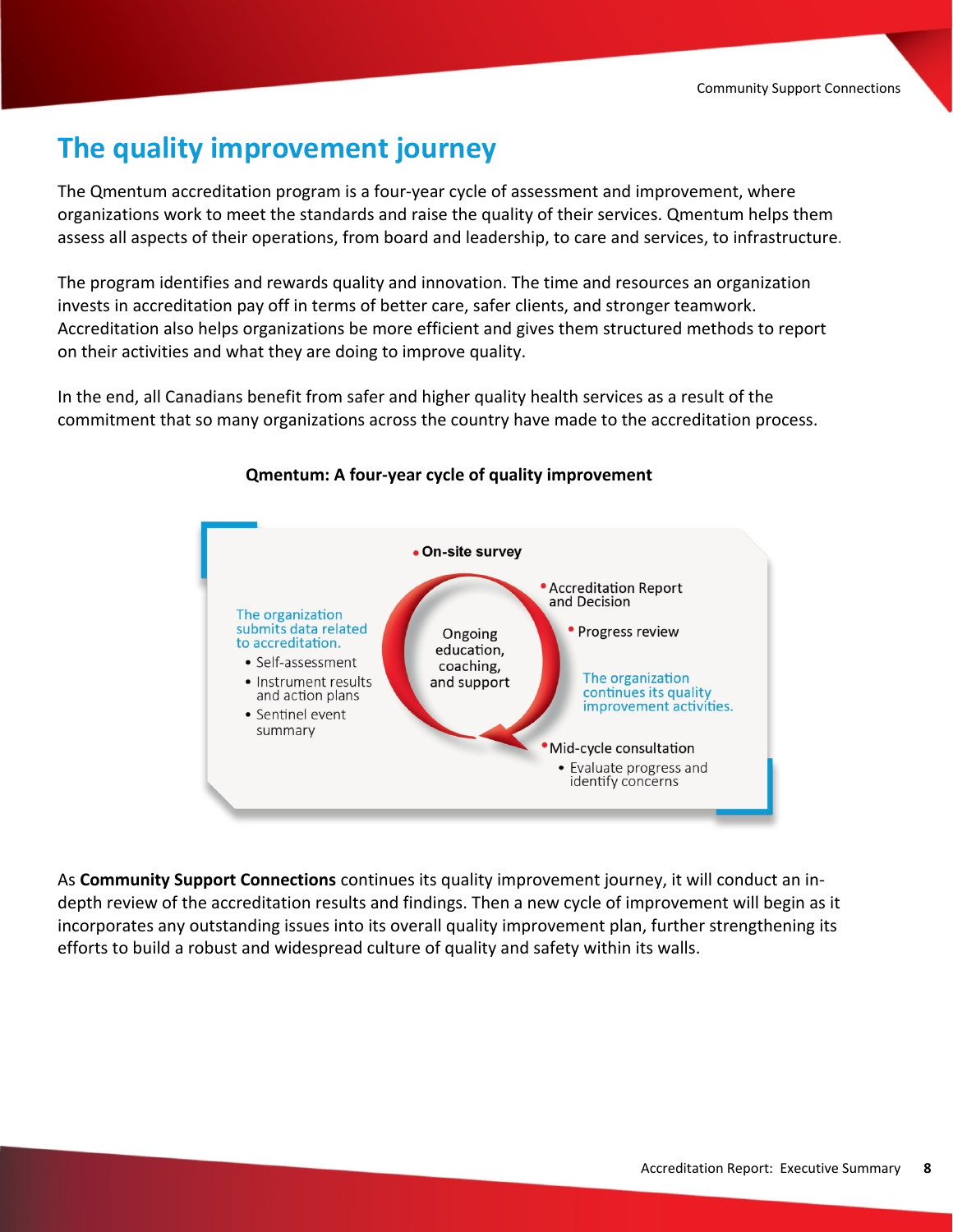Community Support Connections

# **Appendix A: Locations surveyed**

1 Community Support Connections - Breslau